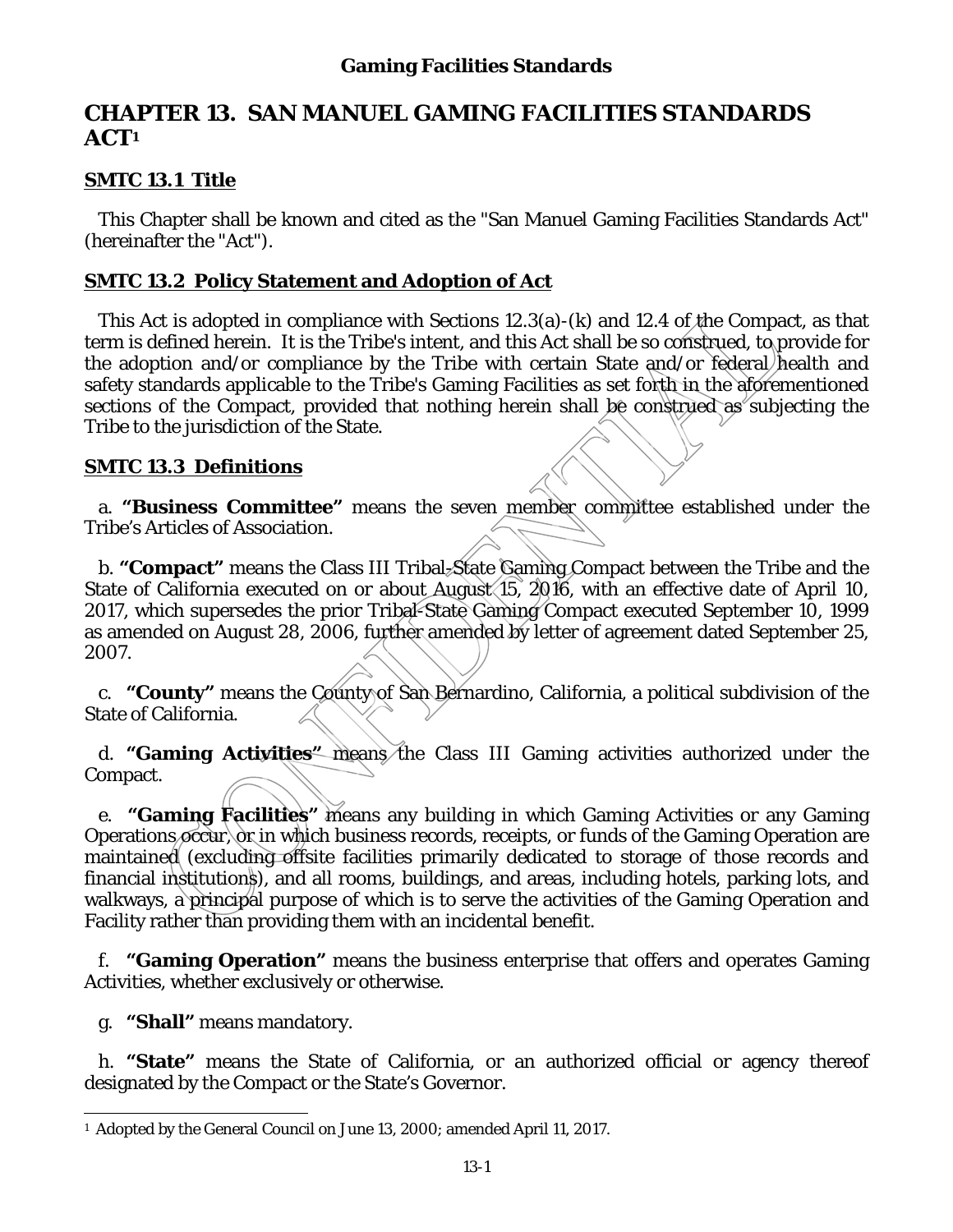### **Gaming Facilities Standards**

i. **"State Gaming Agency"** means the entities authorized to investigate, approve, regulate and license gaming pursuant to the State's Gambling Control Act, or any successor statutory scheme, and any entity or entities in which that authority may hereafter be vested.

j. **"Tribal"** means of or belonging to the Tribe.

k. **"Tribal Gaming Agency"** means the San Manuel Gaming Commission.

l. **"Tribe"** means the San Manuel Band of Mission Indians, a federally recognized Indian tribe.

# **SMTC 13.4 Adoption of and Compliance with Public Health Standards**

13.4.1 Food and Beverage Handling Standards. The Tribe hereby adopts, incorporates by this reference and makes applicable to its Gaming Facilities the State's public health standards for food and beverage handling. The Tribe delegates to the Business Committee and the San Manuel Gaming Commission all necessary authority to adopt appropriate regulations and enforce said standards. The Business Committee may by official action further delegate its authority under this subsection 13.4.1 to any agency, instrumentality, department, or official of the Tribe.

13.4.2 Food and Beverage Service Inspections. The Tribe shall permit, during normal hours of operation, inspection of food and beverage services in the Gaming Facilities by State or County health inspectors, whichever inspector would have jurisdiction but for the Gaming Facilities being on Indian lands, to assess compliance with the standards adopted pursuant to SMTC 13.4.1, unless such inspections are routinely made by an agency of the United States government to ensure compliance with equivalent standards of the United States Public Health Service. Any report subsequent to an inspection or visit by the State, County, or federal health inspectors shall be transmitted within seventy-two (72) hours to the State Gaming Agency and the Tribal Gaming Agency. Nothing herein shall be construed as submission of the Tribe to the jurisdiction of State or County health inspectors.

13.4.3 Water Quality and Safe Drinking Water Standards. The Tribe hereby adopts, incorporates by this reference and makes applicable to its Gaming Facilities federal water quality and safe drinking water standards applicable in California. The Tribe delegates to the Business Committee all necessary authority to adopt appropriate regulations and enforce those standards. The Business Committee may by official action further delegate its authority under this subsection 13.4.3 to any agency, instrumentality, department, or official of the Tribe.

13.4.4 Water Quality and Safe Drinking Water Inspections. The Tribe shall permit, during normal hours of operation, inspection and testing of water quality at the Gaming Facilities by State or County health inspectors, whichever inspector would have jurisdiction but for the Gaming Facility being on Indian lands, to assess compliance with the standards adopted pursuant to SMTC 13.4.3, unless such inspections and testing are routinely made by an agency of the United States government pursuant to federal law to ensure compliance with federal water quality and safe drinking water standards. Any report or other writings by the State, County, or federal health inspectors shall be transmitted within seventy-two (72) hours to the State Gaming Agency and the Tribal Gaming Agency. Nothing herein shall be construed as submission of the Tribe to the jurisdiction of State or County health inspectors.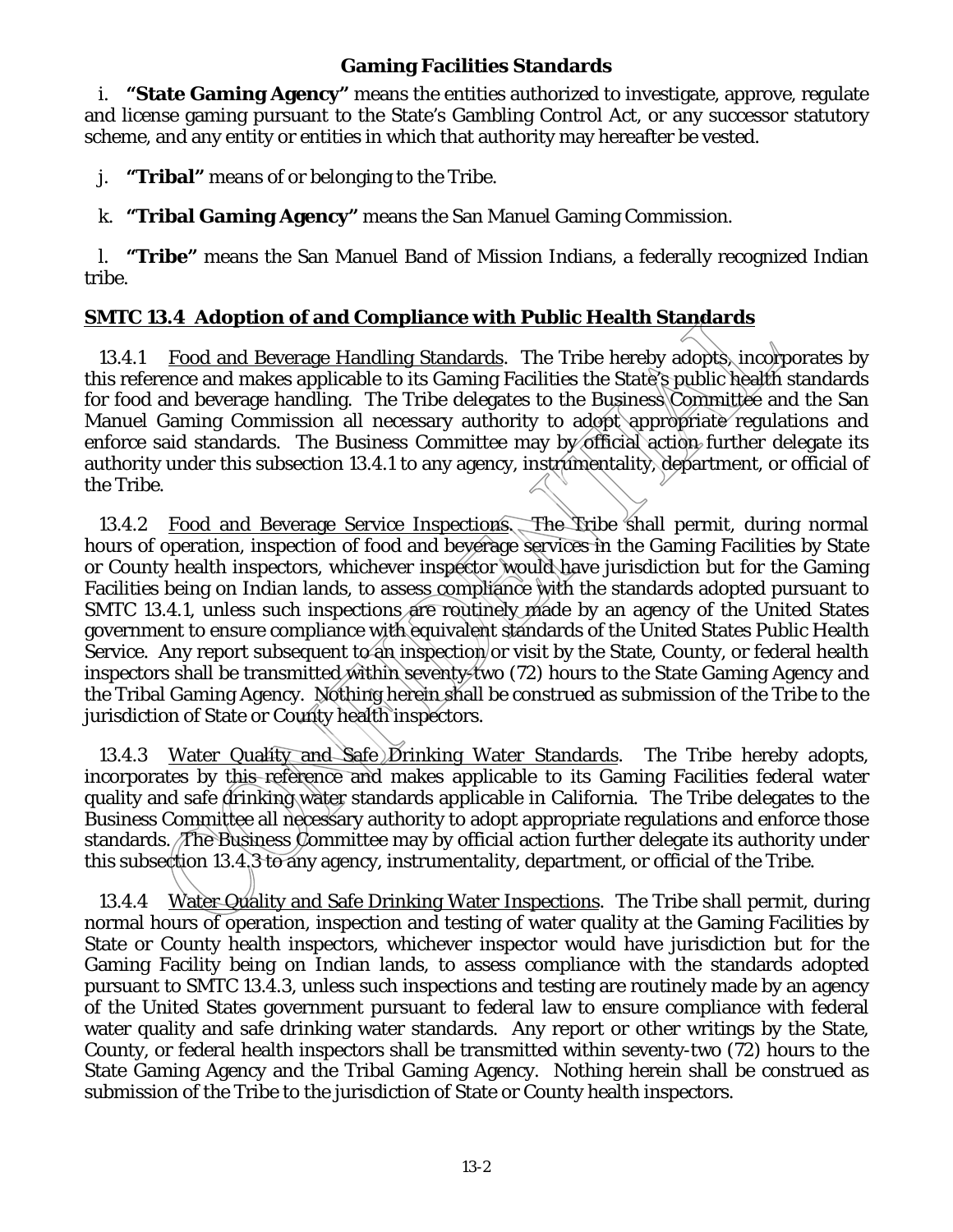### **Gaming Facilities Standards**

13.4.5 Other Applicable Federal Health & Safety Standards. The Tribe shall adopt and comply with standards consistent with applicable federal laws regarding public health and safety. The Tribe delegates to the Business Committee all necessary authority to adopt appropriate regulations and enforce those standards. The Business Committee may by official action further delegate its authority under this subsection 13.4.5 to any agency, instrumentality, department, or official of the Tribe.

### **SMTC 13.5 Workplace and Occupational Health and Safety Standards**

13.5.1 Workplace and Occupational Health and Safety Standards. The Tribe hereby adopts, incorporates by this reference and makes applicable to its Gaming Facilities federal workplace and occupational health and safety standards. The Tribe delegates to the San Manuel Gaming Commission and the Business Committee, as appropriate, all necessary authority to adopt appropriate regulations and enforce those standards. The Business Committee may by official action further delegate its authority under this subsection 13.5.1 to any agency, instrumentality, department, or official of the Tribe.

13.5.2 Workplace Inspections. The Tribe shall permit State inspectors to inspect Gaming Facility workplaces, during normal hours of operation, to assess compliance with such standards; provided that there is no right to inspection by State inspectors where an inspection has been conducted by an agency of the United States pursuant to federal law during the previous calendar quarter and the Tribe has provided a copy of the federal agency's report to the State Gaming Agency within ten (10) days of the federal inspection. Nothing herein shall be construed as submission of the Tribe to the jurisdiction of such State inspectors.

# **SMTC 13.6 Adoption of Other Laws and Standards**

13.6.1 The Tribe shall comply with Section 12.3(f) of the Compact pursuant to Chapter 36 of the San Manuel Tribal Code, the San Manuel Gaming Operation Employment Claims Act.

13.6.2 The Tribe shall adopt and comply with check cashing standards pursuant to the terms of Section 12.3(g) of the Compact. The Tribe delegates to the Business Committee and the San Manuel Gaming Commission all necessary authority to adopt appropriate regulations and enforce those standards. The Business Committee may by official action further delegate its authority under this subsection 13.6.2 to any agency, instrumentality, department, or official of the Tribe.

13.6.3 The Tribe shall adopt and comply with standards that are no less stringent than State laws, if any, prohibiting a gambling or other gaming enterprise from providing, allowing, contracting to provide, or arranging to provide alcoholic beverages, or food or lodging, for no charge or at reduced prices at a gambling establishment or lodging facility as an incentive or enticement. The Tribe delegates to the Business Committee and the San Manuel Gaming Commission all necessary authority to adopt appropriate regulations and enforce those standards. The Business Committee may by official action further delegate its authority under this subsection 13.6.3 to any agency, instrumentality, department, or official of the Tribe.

13.6.4 The Tribe shall adopt and comply with standards that are no less stringent than State laws, if any, prohibiting extensions of credit. The Tribe delegates to the Business Committee and the San Manuel Gaming Commission all necessary authority to adopt appropriate regulations and enforce those standards.